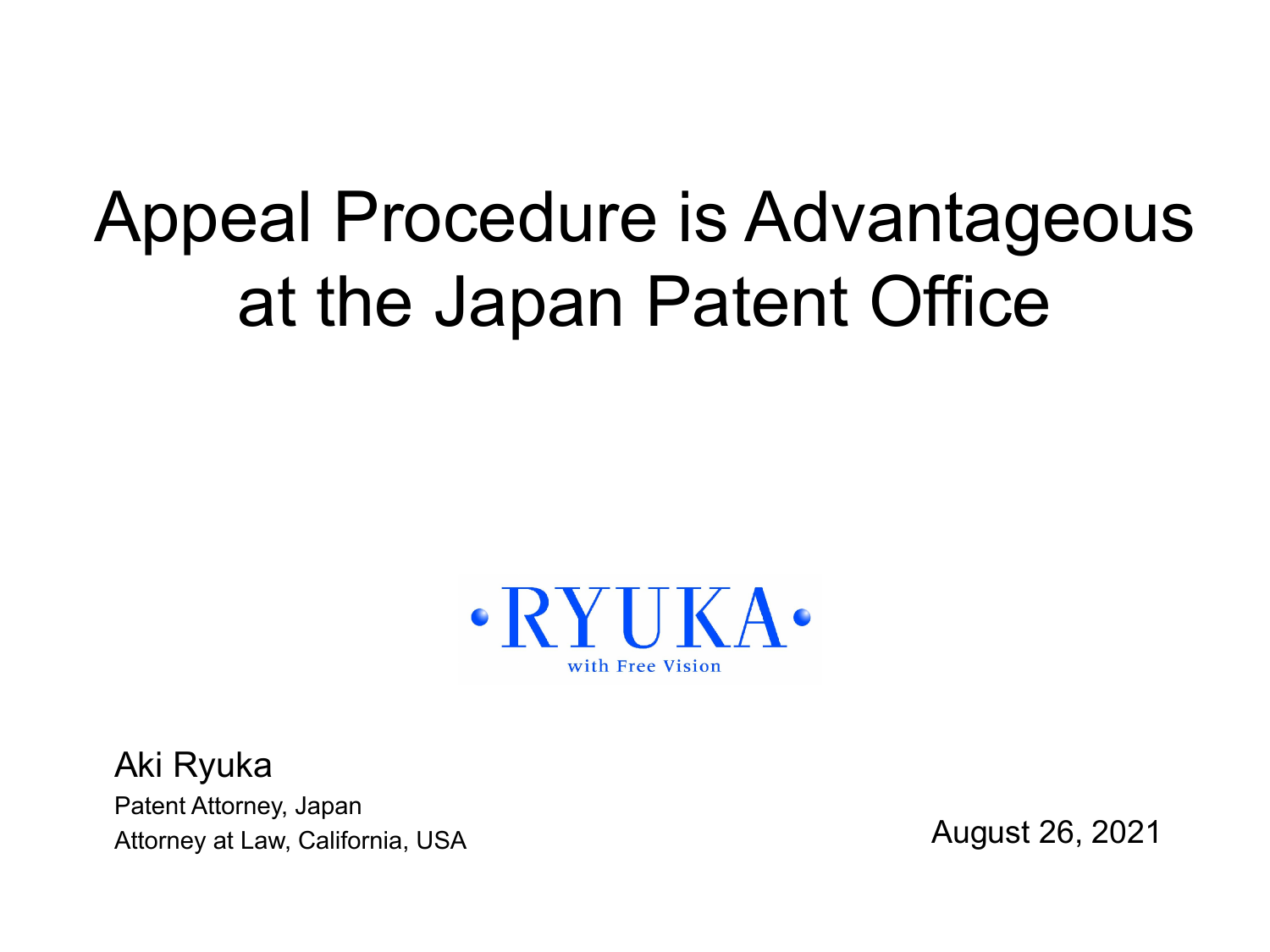

# **Appeal fee is less than the fee for a divisional application**

### **Appeal**

Office fee  $US\$  450 + 50 x claims<sup> $1$ </sup>

No office fee for interview or oral hearing

Service fee US\$1,550 to 2,550

Total **US\$2,000 to 3,000 + 50 x claims**

#### **Divisional and its examination**

Office fee  $US$1,300 + 36 x$  claims<sup>\*2</sup>

**Service fee US\$1,500 to 2,000** 

Total **US\$2,800 to 4,300 + 36 x claims**

 \*1 JPY 49,500 + 5,500 x claims \*2 JPY 140,000 + 4,000 x claims (If 1US\$ = JPY110)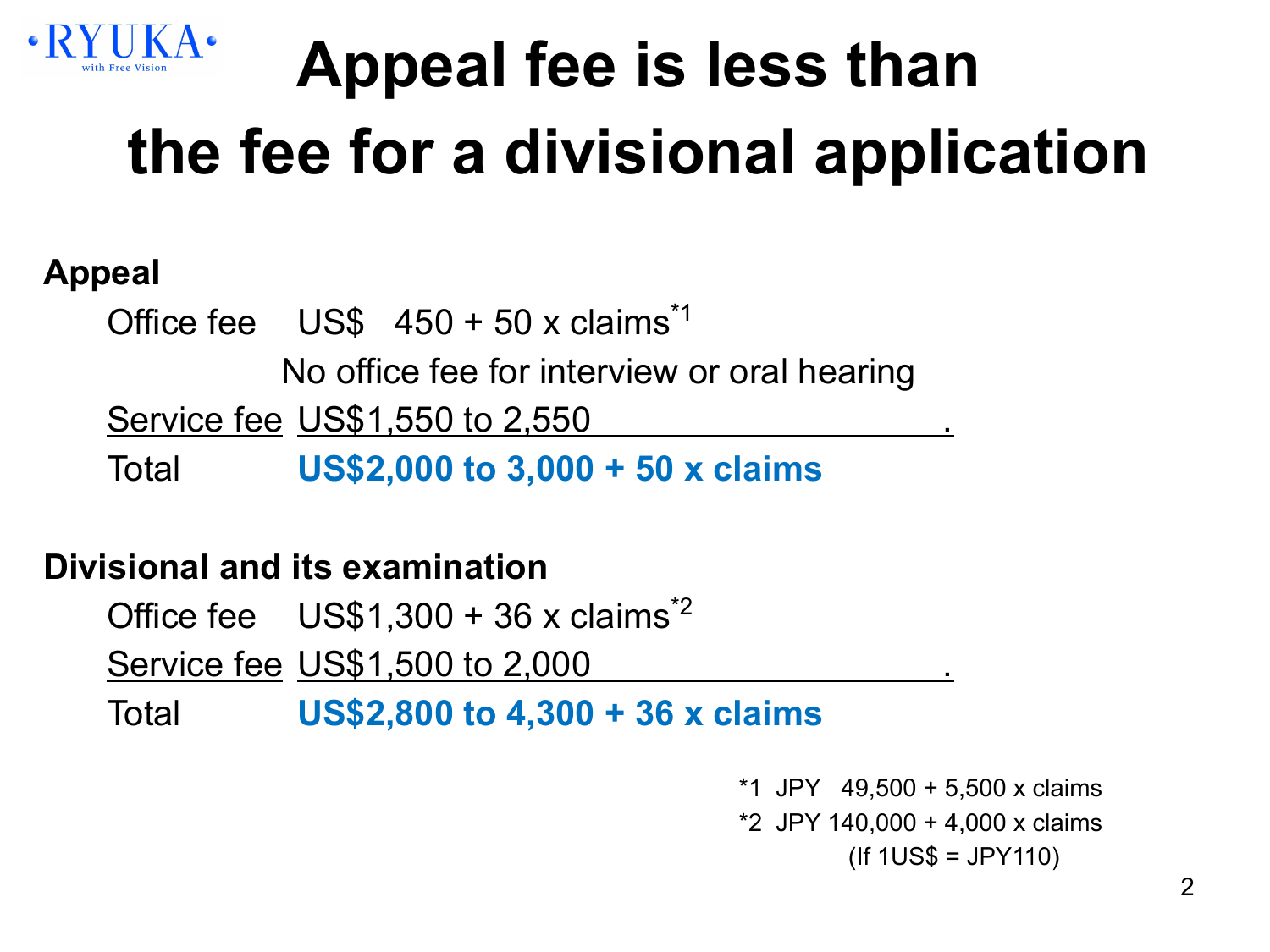

 $(9/6)$ 

### **70 percent of the appealed cases are allowed at the JPO**

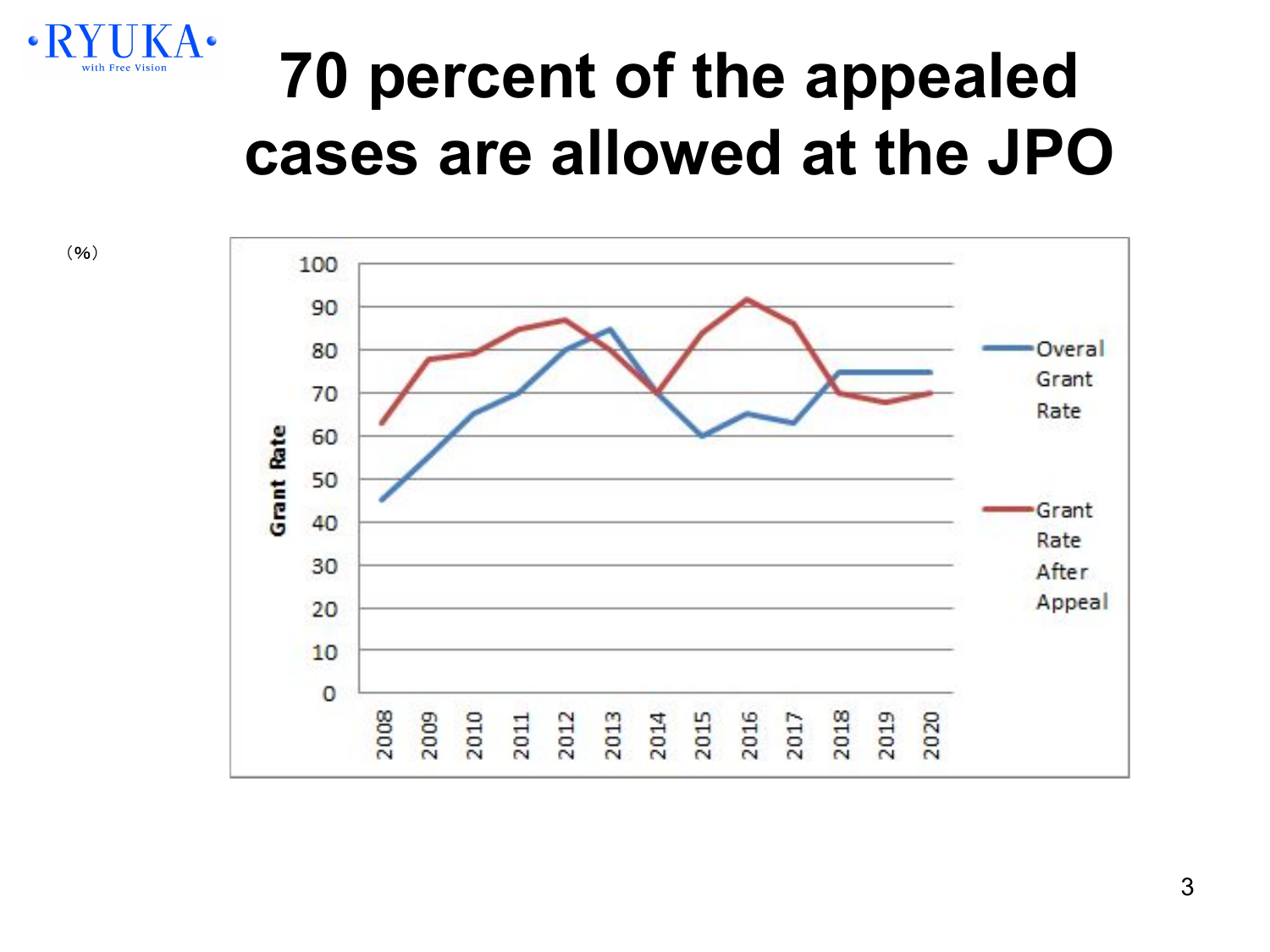

# **You can amend claims when and after appealing the decision**

- Step 1: Case appealed to Board with amendment
- Step 2: Original examiner re-examines the application
- Step 3: If amended claims are not allowable, examiner typically accepts an interview where we can propose a further amendment
- Step 4: If proposed amendment is accepted, a supplemental Office action is issued so that amendment is formally entered and the case is allowed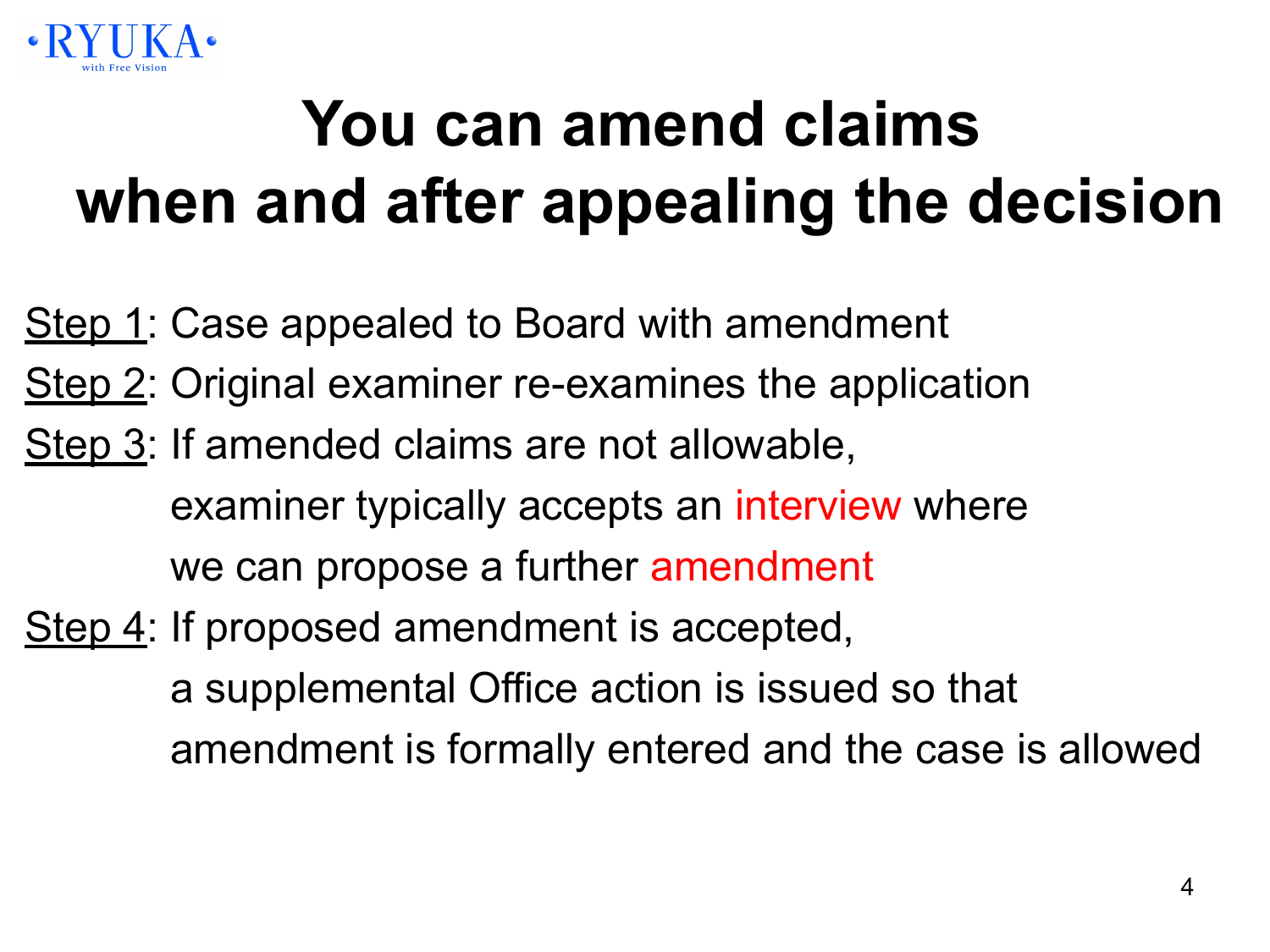

# **Board examiners are less strict in entering amendments**

If the original examiner maintains the rejection, the case is transferred to the Board.

 $\Box$  Interview opportunity to propose an amendment

-Examiners have much discretion to enter amendments, and

- try to settle the case for avoiding the appeal to the court.
- Board examiners are willing to enter amendment, especially at the interview.
- -Even when they do not agree with the proposed amendment, they often suggest allowable alternatives.

5